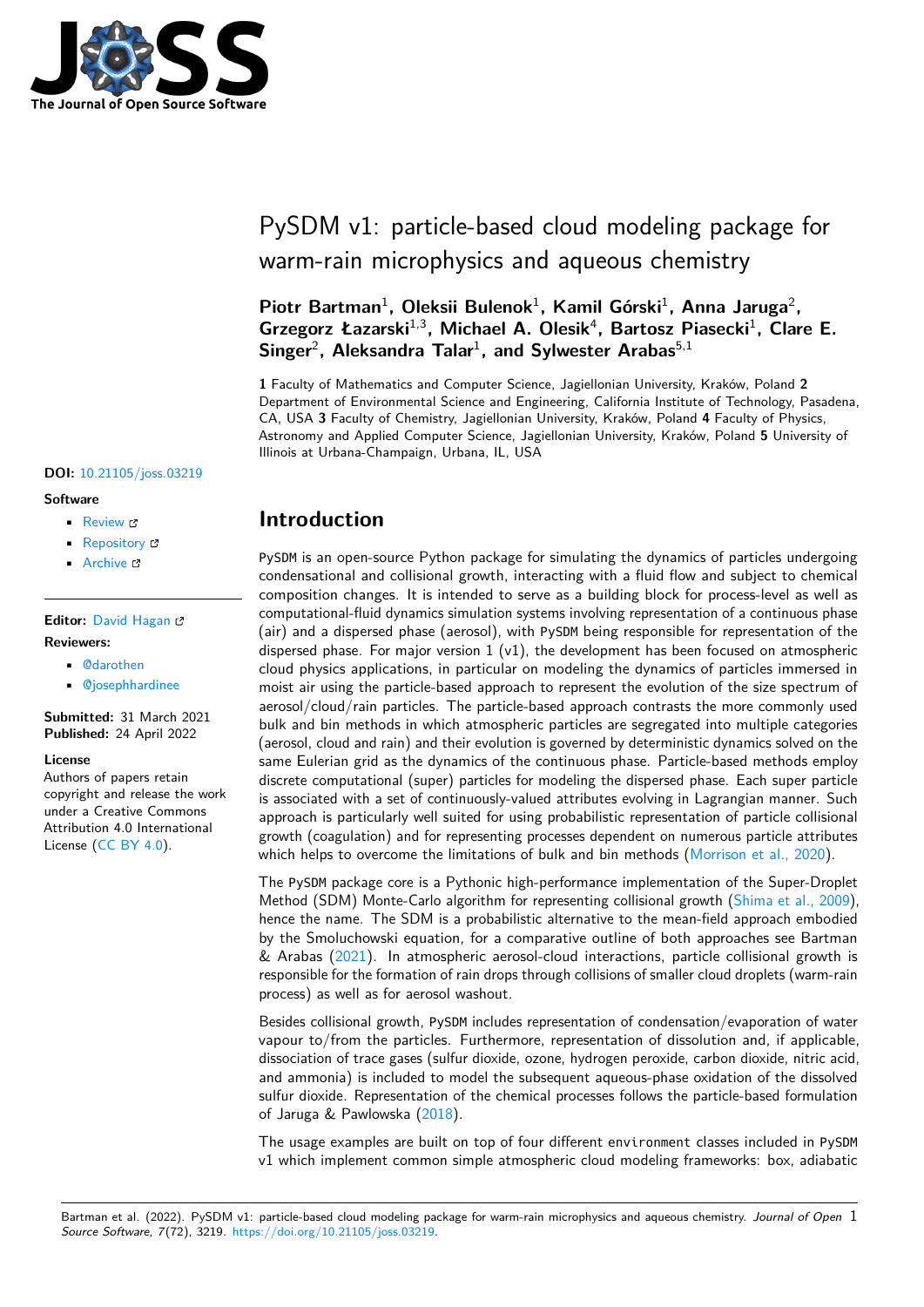

parcel, single-column, and 2D prescribed flow kinematic models.

In addition, the package ships with tutorial code depicting how PySDM can be used from Julia and Matlab using the PyCall.jl and the Matlab-bundled Python interface, respectively. Two exporter classes are available as of time of writing enabling storage of particle attributes and gridded products in the VTK format and storage of gridded products in netCDF format.

# **Dependencies and supported platforms**

PySDM essential dependencies are: NumPy, SciPy, Numba, Pint, and ChemPy which are all free and open-source software available via the PyPI platform. PySDM releases are published at the PyPI Python package index allowing installation using the pip package manager (i.e., pip install PySDM).

PySDM has two alternative parallel number-crunching backends available: multi-threaded CPU backend based on Numba [\(Lam et al., 2015\)](#page-6-2) and GPU-resident backend built on top of ThrustRTC [\(Yang, 2020\)](#page-7-2). The optional GPU backend relies on proprietary vendor-specific CUDA technology, the accompanying non-free software and drivers; ThrustRTC and CURandRTC packages are released under the Anti-996 license.

The usage examples for Python were developed embracing the Jupyter interactive platform allowing control of the simulations via web browser. All Python examples are ready for use with the mybinder.org and the Google Colab platforms.

Continuous integration infrastructure used in the development of PySDM assures the targeted full usability on Linux, macOS, and Windows environments. Compatibility with Python versions 3.7 through 3.9 is maintained as of the time of writing. Test coverage for PySDM is reported using the codecov.io platform. Coverage analysis of the backend code requires execution with JIT-compilation disabled for the CPU backend (e.g., using the NUMBA\_DISABLE\_JIT=1 environment variable setting). For the GPU backend, a purpose-built FakeThrust class is shipped with PySDM which implements a subset of the ThrustRTC API and translates  $C++$ kernels into equivalent Numba parallel Python code for debugging and coverage analysis.

The Pint dimensional analysis package is used for unit testing. It allows asserting on the dimensionality of arithmetic expressions representing physical formulae. In order to enable JIT compilation of the formulae for simulation runs, a purpose-built FakeUnitRegistry class that mocks the Pint API reducing its functionality to SI prefix handling is used by default outside of tests.

### **API in brief**

In order to depict PySDM API with a practical example, the following listings provide sample code roughly reproducing the Figure 2 from the Shima et al. [\(2009\)](#page-7-1) paper in which the SDM algorithm was introduced.

It is a coalescence-only set-up in which the initial particle size spectrum is exponential and is deterministically sampled to match the condition of each super particle having equal initial multiplicity, with the multiplicity denoting the number of real particles represented by a single computational particle:

```
from PySDM.physics import si
from PySDM.initialisation.sampling import spectral_sampling
from PySDM.initialisation.spectra import Exponential
```

```
N SD = 2 * * 17initial_spectrum = Exponential(
    norm factor=8.39e12, scale=1.19e5 * si.um ** 3)
```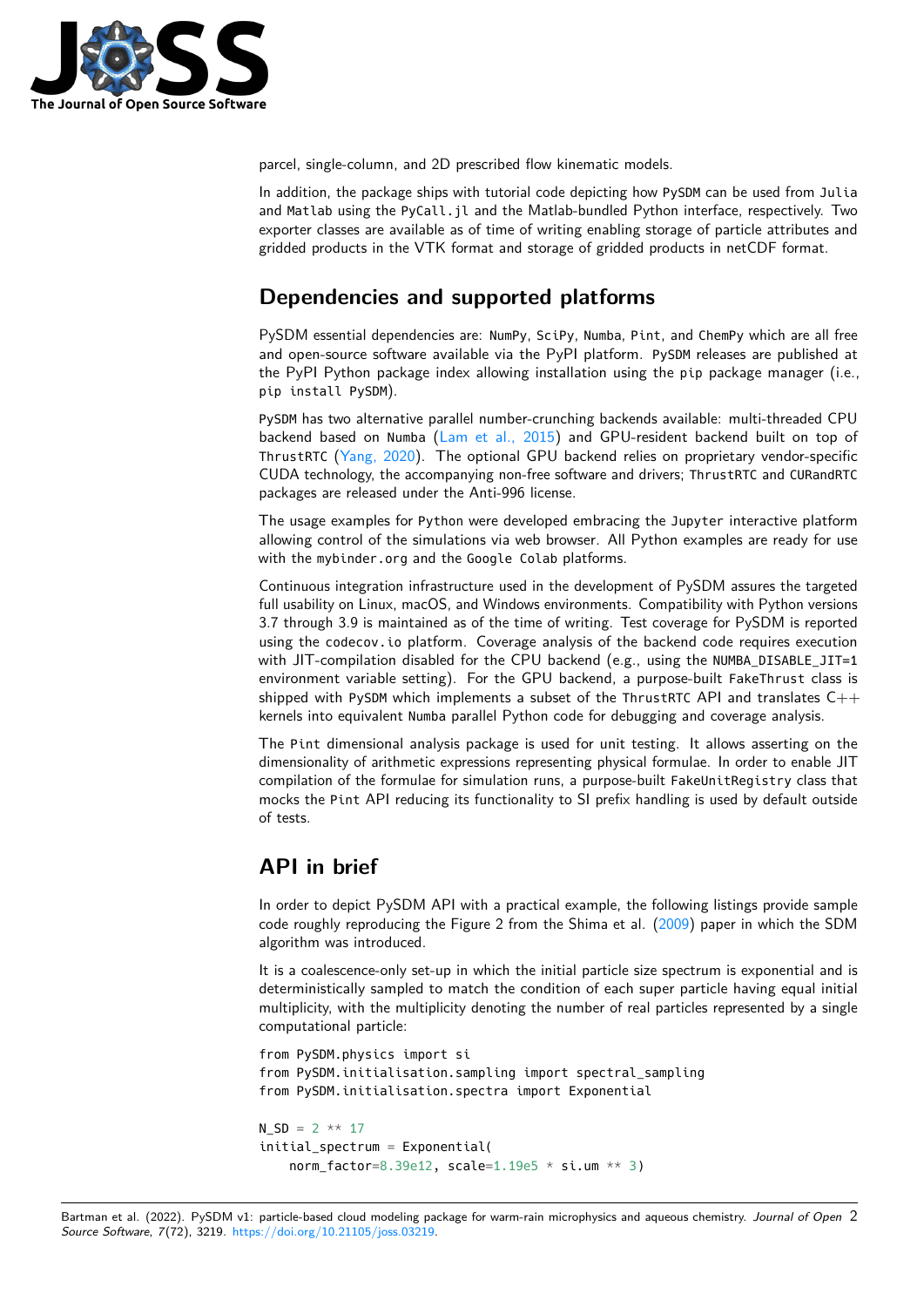

```
attributes = \{\}sampling = spectral_sampling.ConstantMultiplicity(initial_spectrum)
attributes['volume'], attributes['n'] = sampling.sample(N_SD)
```
In the above snippet, the si is an instance of the FakeUnitRegistry class. The exponential distribution of particle volumes is sampled at  $2^{17}$  points in order to initialize two key attributes of the super-droplets, namely their volume and multiplicity. Subsequently, a Builder object is created to orchestrate dependency injection while instantiating the Particulator class of PySDM:

```
import numpy as np
from PySDM.builder import Builder
from PySDM.environments import Box
from PySDM.dynamics import Coalescence
from PySDM.dynamics.collisions.collision_kernels import Golovin
from PySDM.backends import CPU
from PySDM.products import ParticleVolumeVersusRadiusLogarithmSpectrum
builder = Builder(n_sd=N_SD, backend=CPU())
builder.set_environment(Box(dt=1 * si.s, dv=1e6 * si.m ** 3))
builder.add_dynamic(Coalescence(collision_kernel=Golovin(b=1.5e3 / si.s)))
radius_bins_edges = np.logspace(
    start=np.log10(10 * si.um),
    stop=np.log10(5e3 * si.um),
    num = 32\lambdaproducts = (ParticleVolumeVersusRadiusLogarithmSpectrum(
    radius_bins_edges=radius_bins_edges,
    name='dv/dlnr'
),)
particulator = builder.build(attributes, products)
```
The backend argument may be set to an instance of either CPU or GPU what translates to choosing the multi-threaded Numba-based backend or the ThrustRTC-based GPU-resident computation mode, respectively. The employed Box environment corresponds to a zerodimensional framework (particle positions are neglected). The SDM Monte-Carlo coalescence algorithm is added as the only dynamic in the system (other dynamics available as of time of writing represent condensational growth, particle displacement, aqueous chemistry, ambient thermodynamics, and Eulerian advection). Finally, the build() method is used to obtain an instance of the Particulator class which can then be used to control time-stepping and access simulation state through the products registered with the builder. A minimal simulation example is depicted below with a code snippet and a resultant plot ( $Figure 1$ ):

```
from PySDM.physics.constants defaults import rho w
from matplotlib import pyplot
```

```
for step in [0, 1200, 2400, 3600]:
    particulator.run(step - particulator.n_steps)
    pyplot.step(
        x=radius_bins_edges[:-1] / si.um,
        y=particulator.products['dv/dlnr'].get().squeeze() * rho_w/si.g,
        where='post', label=f''t = {step}s'')
pyplot.xscale('log')
pyplot.xlabel(r'particle radius [$\mu$ m]')
pyplot.ylabel("dm/dlnr [g/m$^3$/(unit dr/r)]")
```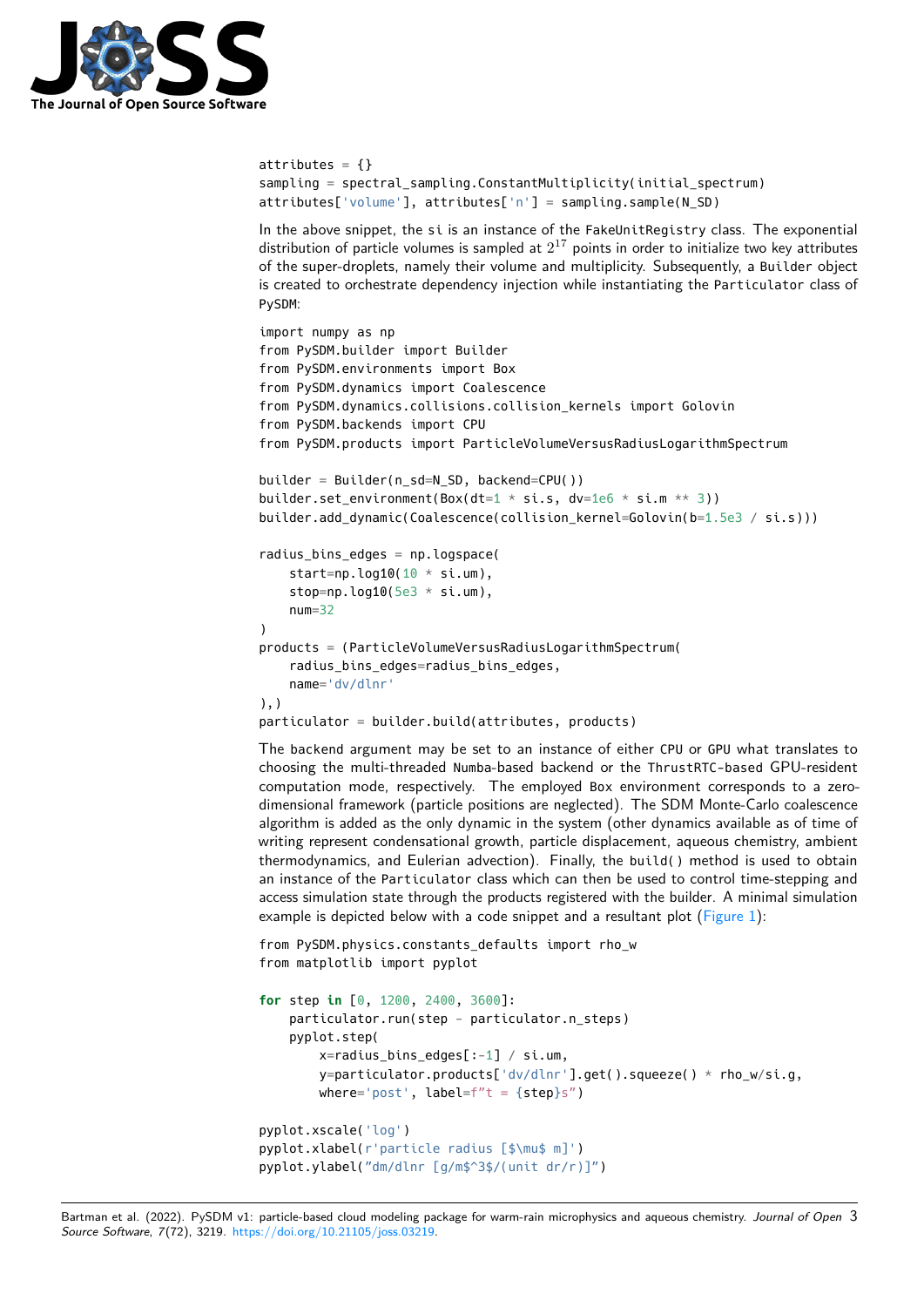

<span id="page-3-0"></span>pyplot.legend() pyplot.show()



**Figure 1:** Sample plot generated with the code snippets included in the paper.

# **Usage examples**

The PySDM examples are shipped in a separate package that can also be installed with pip (p ip install PySDM-examples) or conveniently experimented with using Colab or mybinder.org platforms (single-click launching badges included in the PySDM README file). The examples are based on setups from literature, and the package is structured using bibliographic labels (e.g., PySDM\_examples.Shima\_et\_al\_2009).

All examples feature a settings.py file with simulation parameters, a simulation.py file including logic analogous to the one presented in the code snippets above for handling composition of PySDM components using the Builder class, and a Jupyter notebook file with simulation launching code and basic result visualisation.

### **Box environment examples**

The Box environment is the simplest one available in PySDM, and the PySDM-examples package ships with two examples based on it. The first is an extension of the code presented in the snippets in the preceding section and reproduces Fig. 2 from the seminal paper of Shima et al. [\(2009\)](#page-7-1). Coalescence is the only process considered, and the probabilities of collisions of particles are evaluated using the Golovin additive kernel, which allows to compare the results with analytical solution of the Smoluchowski equation (included in the resultant plots).

The second example based on the Box environment, also featuring collision-only setup, re-produces several figures from the work of Berry [\(1966\)](#page-6-3) involving more sophisticated collision kernels representing such phenomena as the geometric sweep-out and the influence of electric field on the probability of collisions.

### **Adiabatic parcel examples**

The Parcel environment shares the zero-dimensionality of Box (i.e., no particle physical coordinates considered), yet provides a thermodynamic evolution of the ambient air mimicking adiabatic displacement of an air parcel in hydrostatically stratified atmosphere. Adiabatic cooling during the ascent results in supersaturation which triggers activation of aerosol particles (condensation nuclei) into cloud droplets through condensation. All examples based on the Parcel environment utilize the Condensation and AmbientThermodynamics dynamics.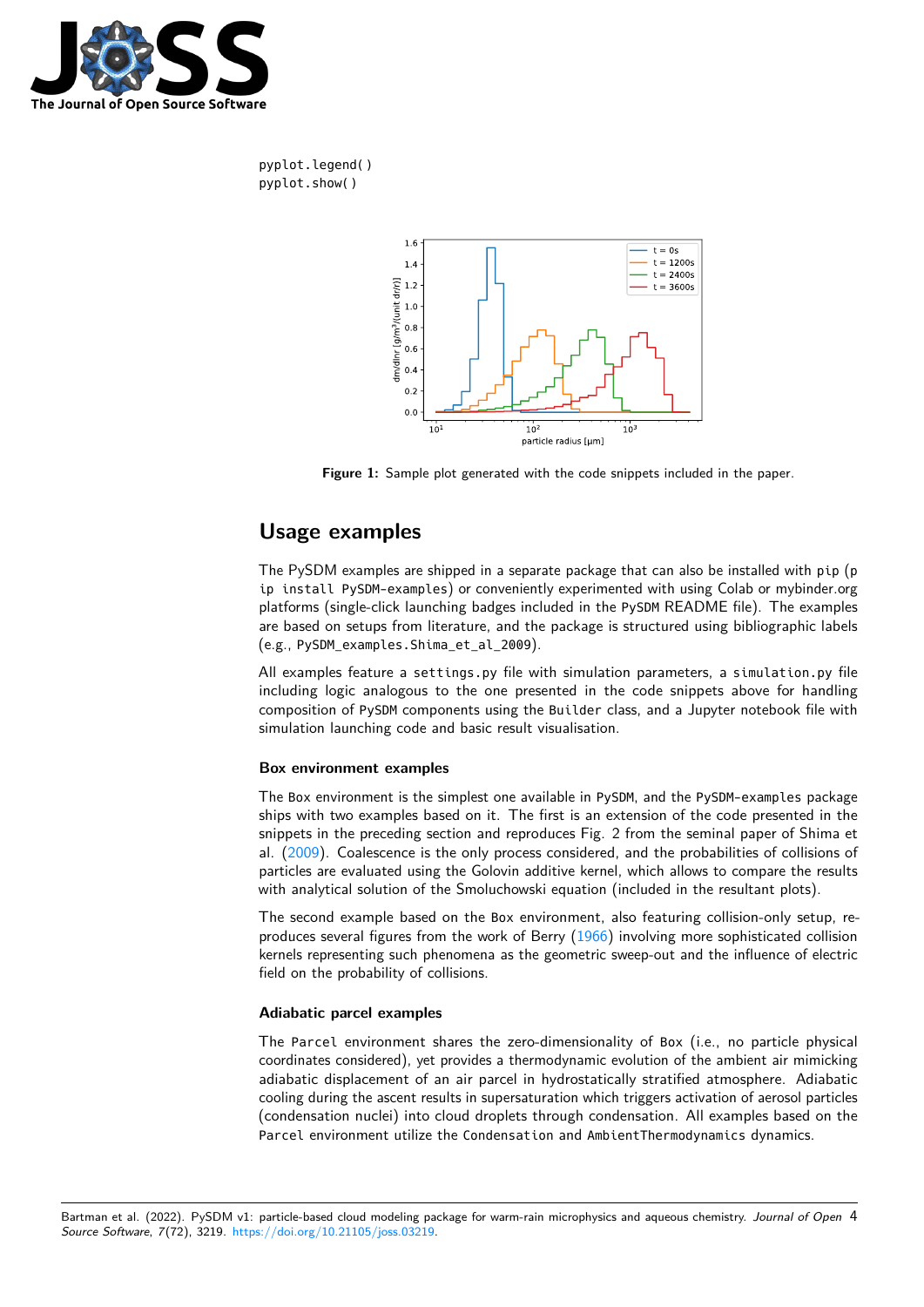

The simplest example uses a monodisperse particle spectrum represented with a single superdroplet and reproduces simulations described in Arabas & Shima [\(2017\)](#page-6-4) where an ascent-descent scenario is employed to depict hysteresis behaviour of the activation/deactivation phenomena.

A polydisperse lognormal spectrum represented with multiple super-droplets is used in the example based on the work of Yang et al.  $(2018)$ . Simulations presented involve repeated ascent-descent cycles and depict the evolution of partitioning between activated and unactivated particles. Similarly, polydisperse lognormal spectra are used in the example based on Lowe et al. [\(2019\)](#page-7-4), where additionally each lognormal mode has a different hygroscopicity. The Lowe et al. [\(2019\)](#page-7-4) example features representation of droplet surface tension reduction by organics.

Finally, there are two examples featuring adiabatic parcel simulations involving representation of the dynamics of chemical composition of both ambient air and the droplet-dissolved substances, in particular focusing on the oxidation of aqueous-phase sulfur. The examples reproduce the simulations discussed in Kreidenweis et al. [\(2003\)](#page-6-5) and in Jaruga & Pawlowska [\(2018\)](#page-6-1).

### **Kinematic (prescribed-flow) examples**

Coupling of PySDM with fluid-flow simulation is depicted with both 1D and 2D prescribed-flow simulations, both dependent on the PyMPDATA package [\(Bartman et al., 2021\)](#page-6-6) implementing the MPDATA advection algorithm. For a review on MPDATA, see e.g., Smolarkiewicz [\(2006\)](#page-7-5).

Usage of the kinematic\_1d environment is depicted in an example based on the work of Shipway & Hill  $(2012)$ . The kinematic\_2d environment is showcased with an interactive user interface which allows study of aerosol-cloud interactions in a drizzling stratocumulus setup based on the works of Morrison & Grabowski [\(2007\)](#page-7-7) and Arabas et al. [\(2015\)](#page-6-7).

[Figure 2](#page-4-0) presents a snapshot from the 2D simulation performed with a setup described in detail in Arabas et al. [\(2015\)](#page-6-7). Each plot depicts a 1.5 km by 1.5 km vertical slab of an idealized atmosphere in which a prescribed single-eddy non-divergent flow is forced (updraft in the left-hand part of the domain, downdraft in the right-hand part). The left-hand plot shows the distribution of aerosol particles in the air. The upper part of the domain is covered with a stratocumulus-like cloud formed on aerosol particles above the flat cloud base at the level where relative humidity goes above 100%. Within the cloud, the aerosol concentration is thus reduced. The middle plot depicts the wet radius of particles. Particles larger than 1 micrometre in diameter are considered as cloud droplets, particles larger than 50 micrometres in diameter are considered as drizzle (unlike in bin or bulk models, such categorisation is employed for analysis only and not within the particle-based model formulation). Concentration of drizzle particles forming through collisions is depicted in the right-hand panel. A rain shaft forms in the right part of the domain where the downward flow direction amplifies particle sedimentation. Precipitating drizzle drops collide with aerosol particles washing out the sub-cloud aerosol. Most of the drizzle drops evaporate before reaching the bottom of the domain depicting the virga phenomenon and the resultant aerosol resuspension.

<span id="page-4-0"></span>

**Figure 2:** Results from a 2D prescribed-flow simulation using the Arabas et al. [\(2015\)](#page-6-7) example.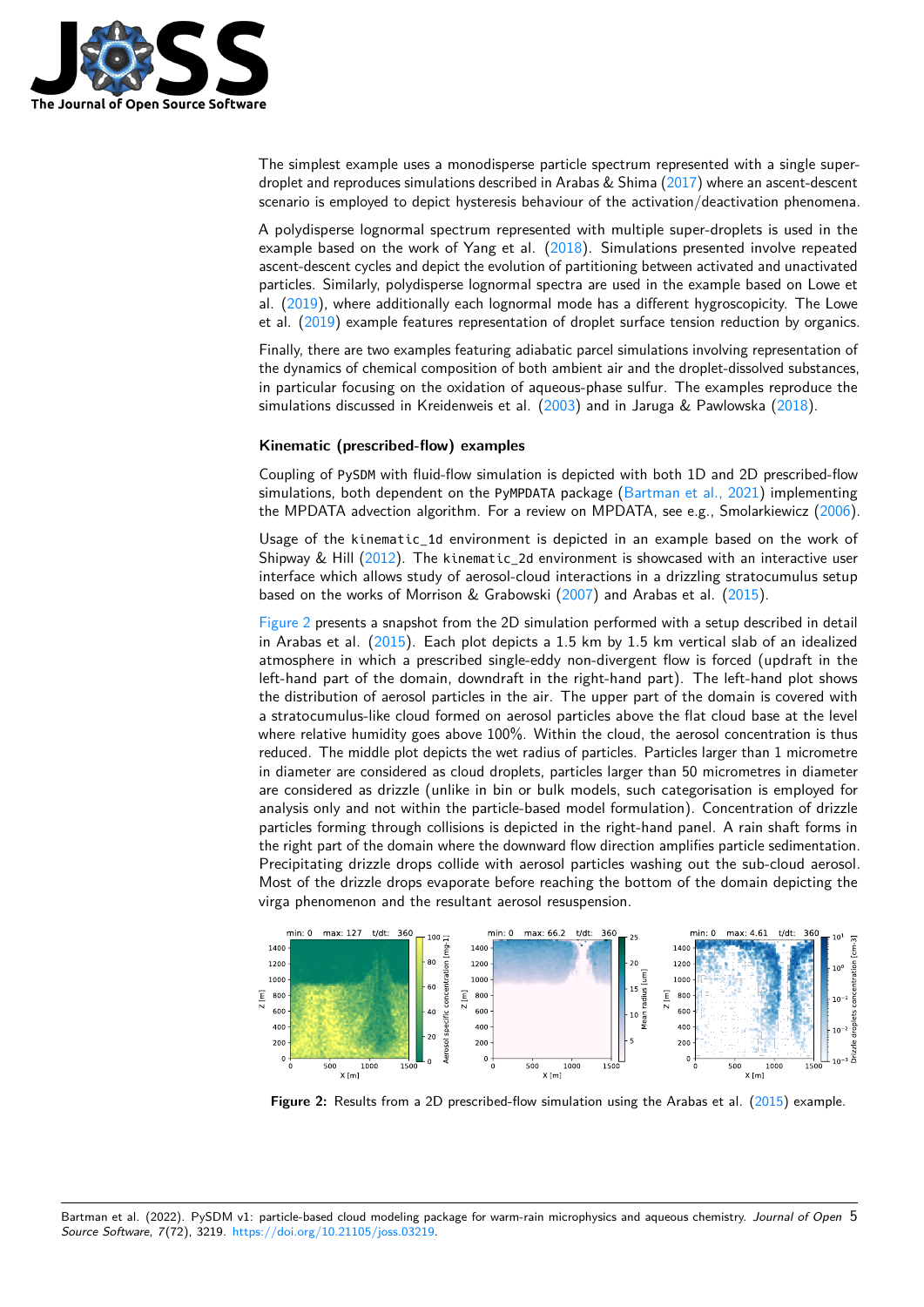

# **Selected relevant recent open-source developments**

The SDM algorithm implementations are part of the following open-source packages (of otherwise largely differing functionality):

- **libcloudph++ in C++ [\(Arabas et al., 2015;](#page-6-7) [Jaruga & Pawlowska, 2018\)](#page-6-1) with Python** bindings [\(Jarecka et al., 2015\)](#page-6-8);
- SCALE-SDM in Fortran, [\(Sato et al., 2018\)](#page-7-8);
- PALM LES in Fortran, [\(Maronga et al., 2020\)](#page-7-9);
- LCM1D in Python/C, [\(Unterstrasser et al., 2020\)](#page-7-10);
- Pencil Code in Fortran, [\(Brandenburg et al., 2021\)](#page-6-9);
- NTLP in Fortran, [\(Richter et al., 2021\)](#page-7-11).
- **•** superdroplet in Python (Cython and Numba),  $C_{++}$ , Fortran and Julia [\(https://github.com/darothen/superdroplet\)](https://github.com/darothen/superdroplet);

A list of links directing to SDM-related files within the above projects' repositories is included in the PySDM README file.

Python packages for solving the dynamics of aerosol particles with discrete-particle (movingsectional) representation of the size spectrum include (both depend on the Assimulo package for solving ODEs):

- pyrcel, [\(Rothenberg & Wang, 2017\)](#page-7-12);
- PyBox, [\(Topping et al., 2018\)](#page-7-13).

# **Summary**

The key goal of the reported endeavour was to equip the cloud modeling community with a solution enabling rapid development and independent reproducibility of simulations while being free from the two-language barrier commonly separating prototype and high-performance research code. The key advantages of PySDM stem from the characteristics of the employed Python language which enables high performance computational modeling without trading off such features as:

**succinct syntax** – the snippets presented in the paper are arguably close to pseudo-code;

**portability** depicted in PvSDM with continuous integration Linux, macOS and Windows;

- **interoperability** depicted in PySDM with Matlab and Julia usage examples requireing minimal amount of biding-specific code;
- **multifaceted ecosystem** depicted in PySDM with one-click execution of Jupyter notebooks on mybinder.org and colab.research.google.com platforms;

**availability of tools for modern hardware** depicted in PySDM with the GPU backend.

PySDM together with a set of developed usage examples constitutes a tool for research on cloud microphysical processes, and for testing and development of novel modeling methods. PySDM is released under the GNU GPL v3 license.

# **Author contributions**

PB had been the architect and lead developer of PySDM v1 with SA taking the role of main developer and maintainer over the time. PySDM 1.0 release accompanied PB's MSc thesis prepared under the mentorship of SA. MO contributed to the development of the condensation solver and led the development of relevant examples. GŁ contributed the initial draft of the aqueous-chemistry extension which was refactored and incorporated into PySDM under guidance from AJ. KG and BP contributed to the GPU backend. CS and AT contributed to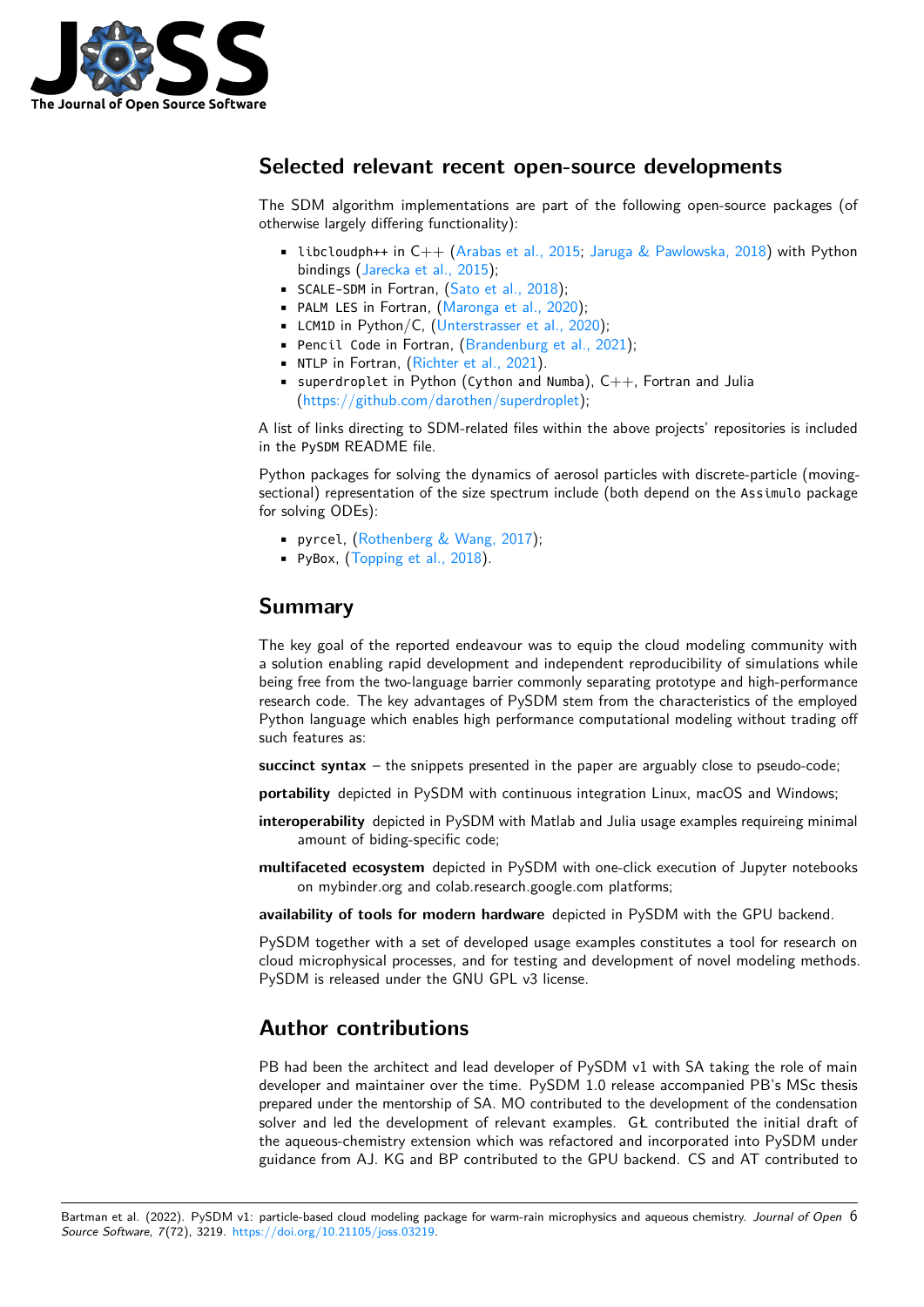

the examples. OB contributed the VTK exporter. The paper was composed by SA and PB and is partially based on the content of the PySDM README file and PB's MSc thesis.

# **Acknowledgements**

We thank Shin-ichiro Shima (University of Hyogo, Japan) for his continuous help and support in implementing SDM. We thank Fei Yang (https://github.com/fynv/) for creating and supporting ThrustRTC. Development of PySDM has been initiated with support from the POWROTY/REINTEGRATION programme of the Foundation for Polish Science co-financed by the European Union under the European Regional Development Fund (POIR.04.04.00- 00-5E1C/18). We gratefully acknowledge the generous support of Eric and Wendy Schmidt (by recommendation of Schmidt Futures), the Heising-Simons Foundation, and the National Science Foundation (grant AGS-1835860).

# **References**

- <span id="page-6-7"></span>Arabas, S., Jaruga, A., Pawlowska, H., & Grabowski, W. W.  $(2015)$ . libcloudph $++1.0$ : A single-moment bulk, double-moment bulk, and particle-based warm-rain microphysics library in C++. Geosci. Model Dev. <https://doi.org/10.5194/gmd-8-1677-2015>
- <span id="page-6-4"></span>Arabas, S., & Shima, S. (2017). On the CCN (de)activation nonlinearities. Nonlin. Process. Geophys. <https://doi.org/10.5194/npg-24-535-2017>
- <span id="page-6-0"></span>Bartman, P., & Arabas, S. (2021). On the design of Monte-Carlo particle coagulation solver interface: A CPU/GPU super-droplet method case study with PySDM. Lect. Notes Comput. Sci., 12743. [https://doi.org/10.1007/978-3-030-77964-1\\_2](https://doi.org/10.1007/978-3-030-77964-1_2)
- <span id="page-6-6"></span>Bartman, P., Banaśkiewicz, J., Drenda, S., Manna, M., Olesik, M., Rozwoda, P., Sadowski, M., & Arabas, S. (2021). PyMPDATA v1: Numba-accelerated implementation of MPDATA with examples in Python, Julia and Matlab. In J. Open Source Soft. (subm.). [https:](https://github.com/atmos-cloud-sim-uj/PyMPDATA) [//github.com/atmos-cloud-sim-uj/PyMPDATA](https://github.com/atmos-cloud-sim-uj/PyMPDATA)
- <span id="page-6-3"></span>Berry, E. X. (1966). Cloud droplet growth by collection. J. Atmos. Sci. [https://doi.org/10.](https://doi.org/10.1175/1520-0469(1967)024%3C0688:CDGBC%3E2.0.CO;2) [1175/1520-0469\(1967\)024%3C0688:CDGBC%3E2.0.CO;2](https://doi.org/10.1175/1520-0469(1967)024%3C0688:CDGBC%3E2.0.CO;2)
- <span id="page-6-9"></span>Brandenburg, A., Johansen, A., Bourdin, P. A., Dobler, W., Lyra, W., Rheinhardt, M., Bingert, S., Haugen, N. E. L., Mee, A., Gent, F., Babkovskaia, N., Yang, C.-C., Heinemann, T., Dintrans, B., Mitra, D., Candelaresi, S., Warnecke, J., Käpylä, P. J., Schreiber, A., … Qian, C. (2021). The Pencil Code, a modular MPI code for partial differential equations and particles: Multipurpose and multiuser-maintained. J. Open Source Soft. <https://doi.org/10.21105/joss.02807>
- <span id="page-6-8"></span>Jarecka, D., Arabas, S., & Del Vento, D. (2015). Python bindings for libcloudph $++$ . ArXiv e-Prints. <https://arxiv.org/abs/1504.01161>
- <span id="page-6-1"></span>Jaruga, A., & Pawlowska, H. (2018). libcloudph $++ 2.0$ : Aqueous-phase chemistry extension of the particle-based cloud microphysics scheme. Geosci. Model Dev. [https://doi.org/10.](https://doi.org/10.5194/gmd-11-3623-2018) [5194/gmd-11-3623-2018](https://doi.org/10.5194/gmd-11-3623-2018)
- <span id="page-6-5"></span>Kreidenweis, S. M., Walcek, C. J., Feingold, G., Gong, W., Jacobson, M. Z., Kim, C. H., Liu, X., Penner, J. E., Nenes, A., & Seinfeld, J. H. (2003). Modification of aerosol mass and size distribution due to aqueous-phase  $SO_2$  oxidation in clouds: Comparisons of several models. J. Geophys. Res. <https://doi.org/10.1029/2002JD002673>
- <span id="page-6-2"></span>Lam, S. K., Pitrou, A., & Seibert, S. (2015). Numba: A LLVM-based python JIT compiler. Proceedings of the Second Workshop on the LLVM Compiler Infrastructure in HPC. [https:](https://doi.org/10.1145/2833157.2833162) [//doi.org/10.1145/2833157.2833162](https://doi.org/10.1145/2833157.2833162)